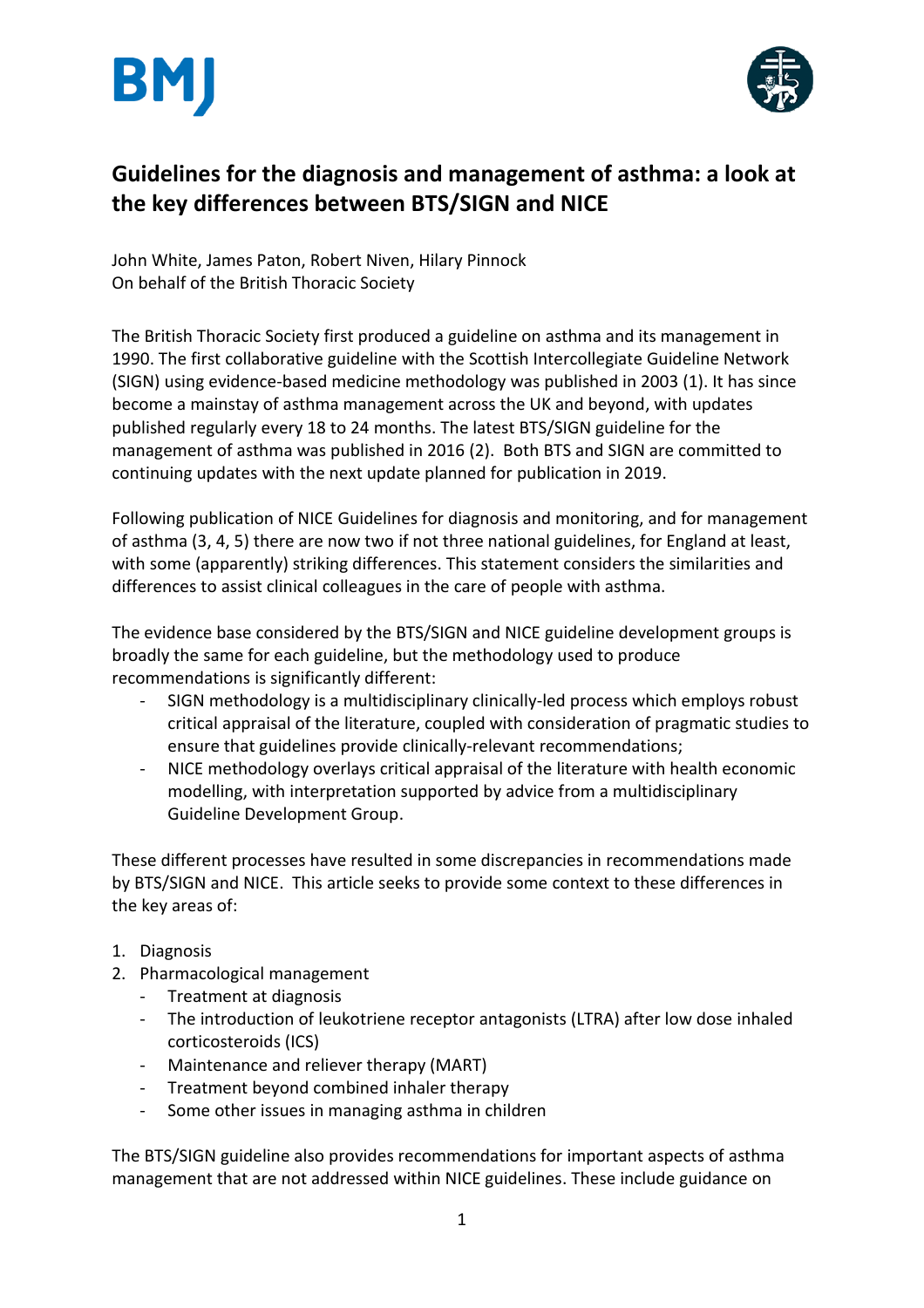



inhaler devices, the management of acute asthma attacks in both adults and children, the management of difficult asthma, guidance on asthma in adolescents, in pregnant women and on occupational factors

# **Diagnosis**

A series of recent reports have raised concerns about both over- and under- diagnosis of asthma (6, 7, 8) a key objective of both guidelines was to clarify the evidence and suggest approaches to improve clinical practice.

There are many similarities between the NICE and BTS/SIGN recommendations for achieving an accurate diagnosis of asthma. Both agree that no one symptom, sign, or test is diagnostic and the predictive value of diagnostic tests is influenced by the context, the reference test used, and the thresholds applied. Both guidelines recommend that in the absence of unequivocal evidence of asthma, a diagnosis should be 'suspected' and that initiation of treatment (typically inhaled steroids) should be monitored carefully and the diagnosis reviewed if there is no objective benefit. Once a diagnosis is made, both BTS/SIGN and NICE guidelines emphasise the importance of recording the basis on which the diagnosis was made.

NICE and BTS/SIGN offer algorithms, both of which are derived from evidence, but neither of which have prospective evidence to support them. In the case of NICE this was derived from health economic modelling of the diagnostic test data. NICE report that, in its pilot study in seven practices, its algorithm could be completed in 55% of patients with suspected asthma; a diagnosis of asthma was confirmed in 25% of cases; with 20% reaching no diagnosis despite completing the algorithm. (9)

BTS/SIGN used the same diagnostic test evidence, but also explicitly searched for pragmatic studies reporting evaluation of diagnostic programmes and, in discussion with the clinical guideline development group members, derived a 'good practice' algorithm. The key difference between the approaches is that BTS/SIGN has adopted the terminology of probabilities as resonating with clinical practice (10).

- This allows for the possibility that there will be people at high probability of asthma in whom a 'monitored initiation of treatment' is appropriate without necessarily awaiting further investigation. An example of a 'high probability' scenario is the patient presenting with typical symptoms who has had a documented acute attack (with symptoms, chest signs and peak flow confirmation of the attack). This is not recognised as a strategy for making a diagnosis by NICE, but it is reflected in the assumption underpinning the NICE economic modelling that 'a patient with a false negative diagnosis after working through the algorithm will be correctly rediagnosed after an exacerbation' (10).
- The diagnostic approach outlined in the BTS/SIGN 'intermediate probability of asthma' includes the same diagnostic tests as the NICE algorithm, but (in the absence of pragmatic evidence) is not prescriptive about the best order in which to perform them.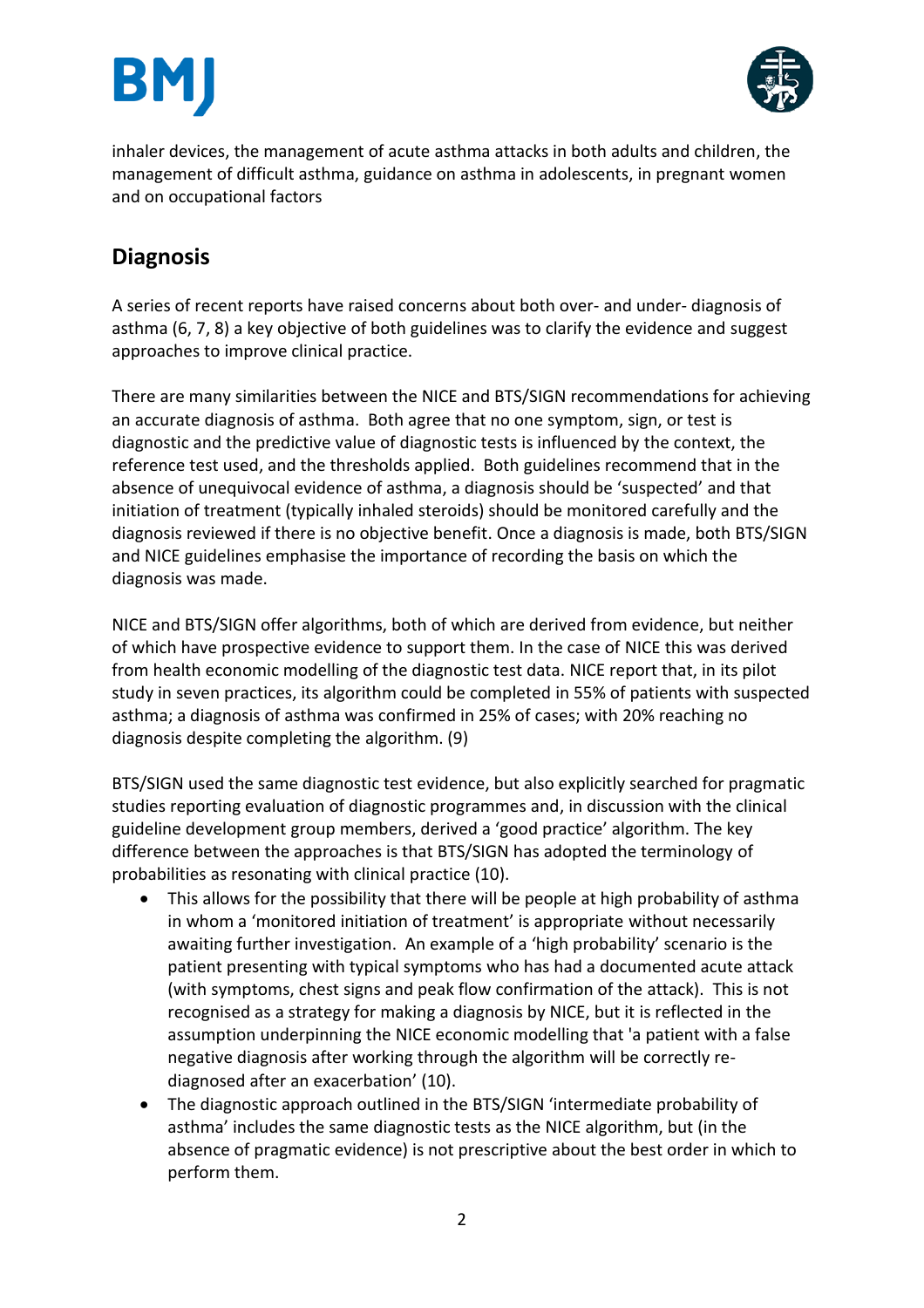



Both guidelines highlight the importance of a taking a detailed history, but the 'structured clinical assessment' of BTS/SIGN is broader than the 'initial clinical assessment' of NICE incorporating background information from the clinical record such as confirmed wheeze or a peak flow reading from a previous consultation, or risk factors for an alternative diagnosis. BTS/SIGN suggest that existing evidence of atopic status (blood eosinophils, skin prick testing, IgE) may influence the probability of asthma, but agree with NICE that they should not be considered as 'diagnostic tests'; their key value may prove to be in establishing phenotypes of asthma or identifying triggers that may inform management (11).

Spirometry is positioned as pivotal by both guidelines, but both caution that it is not useful for ruling out asthma because the sensitivity is low, especially in primary care populations (only 27% of people diagnosed as having asthma in the NICE feasibility work had obstructive spirometry which is similar to the estimate in BTS/SIGN of 'a quarter having obstructive spirometry'). Both guidelines acknowledge that the forced expiratory volume in one second/forced vital capacity (FEV<sub>1</sub>/FVC) ratio changes with age. BTS/SIGN therefore recommends use of lower limit of normal (LLN) for FEV<sub>1</sub>/FVC ratio to avoid under-diagnosis in children and over-diagnosis in the elderly. NICE acknowledges the advantages of using LLN (especially in children) and suggests it should be used 'if the value is available', though specifically uses the fixed ratio of 70% as the threshold for proceeding to bronchodilator reversibility (5). Figure 1 illustrates the significant limitations of the fixed ratio cut-off of 70% in children and the importance of using the LLN for defining airways obstruction (12). This is well illustrated in a recent report by Murray et al of the FEV<sub>1</sub>/FVC ratio in 71 children with current asthma. The mean FEV<sub>1</sub>/FVC ratio was 84% with only 2 children <70% (13).



Figure 1 Predicted FEV1/FVC ratio and lower limit of normal in healthy females of different ethnicity GLI.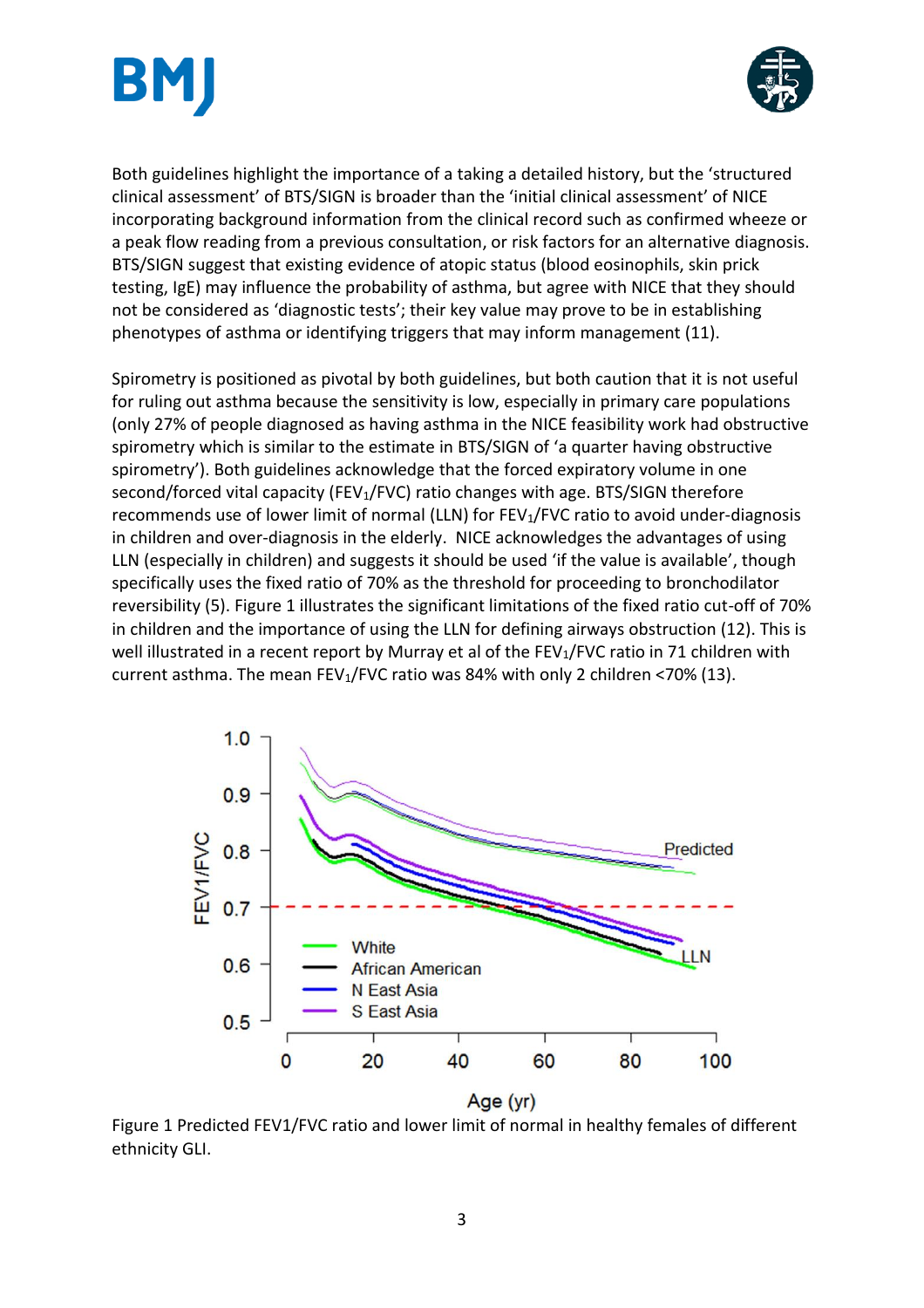



Reproduced from: Quanjer PH, Stanojevic S, Stocks J, Cole TJ. GLI-2012 All-Age Multi-Ethnic Reference Values for Spirometry (Figure 16) [www.ers-education.org/lrmedia/2012/pdf/266696.pdf](http://www.ers-education.org/lrmedia/2012/pdf/266696.pdf) under CC BY-NC 2.0.

Both NICE and BTS/SIGN guidelines agree that Fractional Exhaled Nitric Oxide (FeNO) can be used as a surrogate marker of eosinophilic airway inflammation (14) with variable sensitivity/specificity for predicting asthma (15, 16). On this basis, NICE positions FeNO prominently in the algorithm in all adults and most children over 5 years with suspected asthma. In the absence of evidence to inform its position within diagnostic algorithms, BTS/SIGN lists FeNO as a potentially useful test, specifically highlighting its role in the investigation of people with an intermediate probability of asthma and without spirometric evidence of obstruction or reversibility.

Both guidelines suggest considering the development of diagnostic hubs (for NICE this is to 'achieve economies of scale') (3). The pragmatic 'implementation' evidence gathered by BTS/SIGN suggested that this was a model used in some countries which might be appropriate in some contexts to 'streamline pathways for tests not available or inappropriate in primary care'.

Both NICE and BTS/SIGN recommend further research on diagnostic accuracy of objective tests; BTS/SIGN also highlights the need for prospective evidence on the implementation of diagnostic algorithms encompassing clinical assessment as well as objective tests.

# **Pharmacological management**

# **Treatment at diagnosis for adults (17 years) and children 5 to 16 years**

The 2016 BTS/SIGN guideline recommends initiation of treatment with low dose ICS, making it explicit that patients should not be given short-acting beta-agonists (SABA) alone (except in the few with very occasional short-lived wheeze). This was a major revision from the previously recognised steps 1-5 model of the earlier BTS/SIGN guidelines, which had been in place for years.

The motive for the change came following the National Review of Asthma Deaths (NRAD) (17) which demonstrated that a proportion of these deaths occurred in patients only treated with SABA and highlighted this as an important preventable factor. This change underlines the fundamental importance of a preventer strategy and has been widely welcomed. It has also brought the UK into line with Scandinavian guidance and practice, which has resulted in reduced mortality through early and focussed preventer strategies. (18)

The NICE Guideline for the management of asthma has not followed this lead, still advocating the use of SABA alone in its algorithm though it is noteworthy that the detailed commentary reports this should only be prescribed for a small minority of patients (4). For many, however, this will seem a retrograde step and has the potential to encourage continued over-reliance on SABA.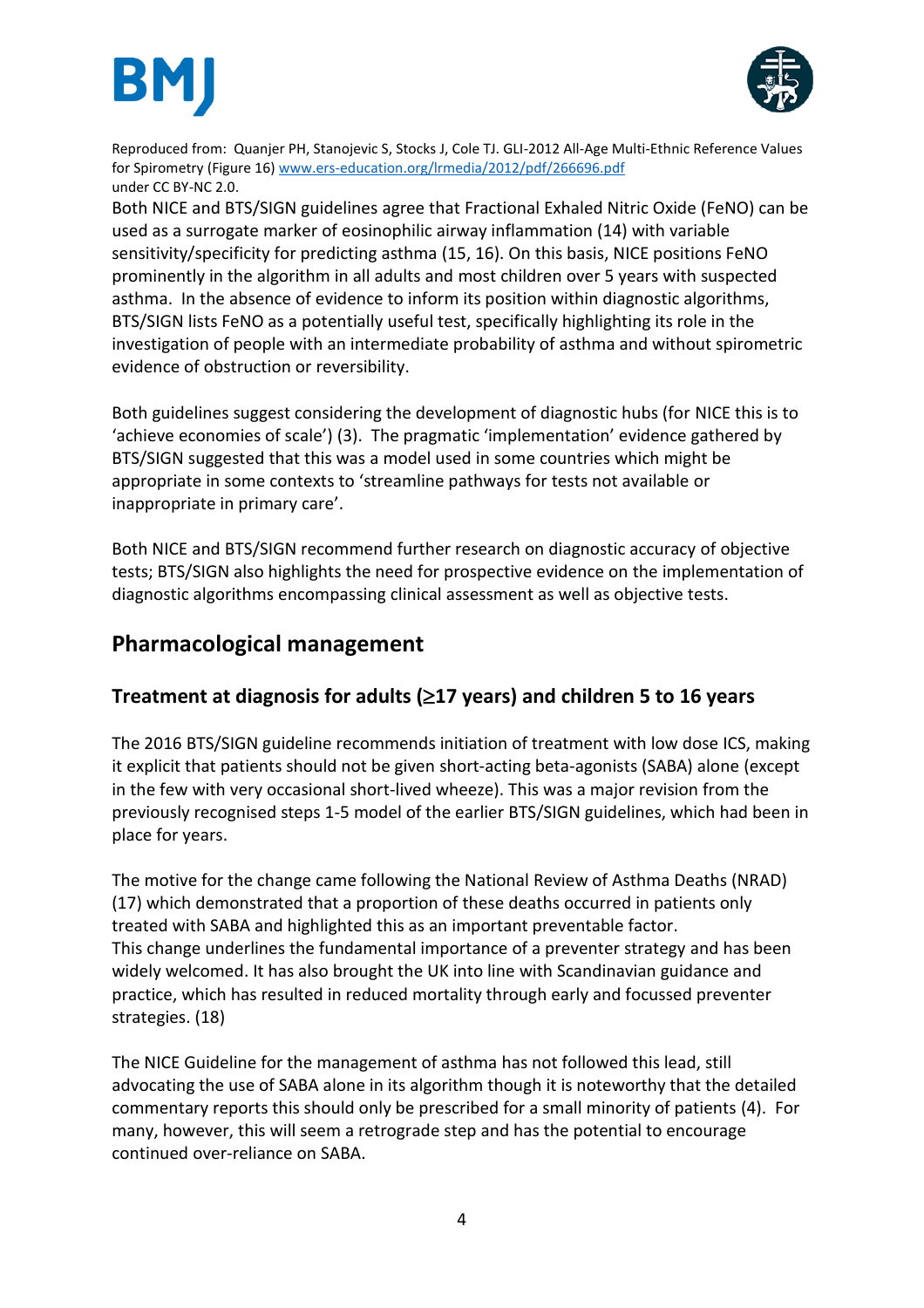

# **LTRA after low dose ICS**

The introduction of LTRA after ICS is potentially the most contentious and problematic of the differences between the two guidelines. BTS/SIGN continue the long-held view that low dose ICS should be followed by addition of long-acting beta-agonists (LABA) in line with international guidelines such as the Global Initiative for Asthma (GINA) (19).

Head to head comparisons of ICS/LABA compared to ICS/LTRA have favoured ICS/LABA for effectiveness in adults (inconclusive in children) (20). However, the cost differential is substantial between generic LTRA and LABA so when NICE used a cost-effectiveness model, the results favour LTRA, even though (as NICE acknowledge) LABA is the more effective treatment.

On a practical level, an increase in therapy from ICS alone to ICS/LABA, in most cases, only requires the name of the inhaler to be changed; the patient just continues using one inhaler as their preventer. Indeed, in the case of single maintenance and reliever therapy (MART), a single inhaler may be all that is required. Patients given LTRA have to adapt to an oral therapy, taken only at night, potentially affecting adherence to the inhaled preventer therapy. Preferences (including cultural) for tablets or inhalers and the immediate clinical benefit experienced by the LABA may also influence adherence, as may additional prescription costs for the patient.

The choice for clinicians will be prescribing LABA in a combination inhaler as the more effective first line add-on therapy (BTS/SIGN) or adopting the NICE strategy of trying the cheaper option of a LTRA which will be cost-effective for those in whom it works. It could, however, be more expensive if ineffective LTRAs are not withdrawn before LABAs are prescribed. A pragmatic trial comparing add-on therapies found that a quarter of people commenced on LTRA switched to, or were given additional LABA; none switched from the LABA strategy (21).

Additionally, a failure to gain asthma control may ultimately lead to avoidable attacks and associated costs through emergency attendances and even hospital admissions. (22).

Another potential concern is losing the trust of the patient through the initial use of a cheap but often ineffective treatment in place of an effective simple regimen.

# **Beyond combination therapy**

Both guidelines freely admit that evidence for optimal treatment of patients still uncontrolled after combination therapy is very limited. BTS/SIGN continue to document other treatment options (including specifically detailing effectiveness studies reporting the addition of Long-Acting Muscarinic Receptor Antagonists (LAMA)). NICE does not offer any practical guidance on what practitioners should do when patients are still uncontrolled on high dose ICS, LABA, LTRA and theophyllines, other than suggest seeking the help of an "asthma specialist". The NICE guidance does not discuss advanced therapies such as anti IgE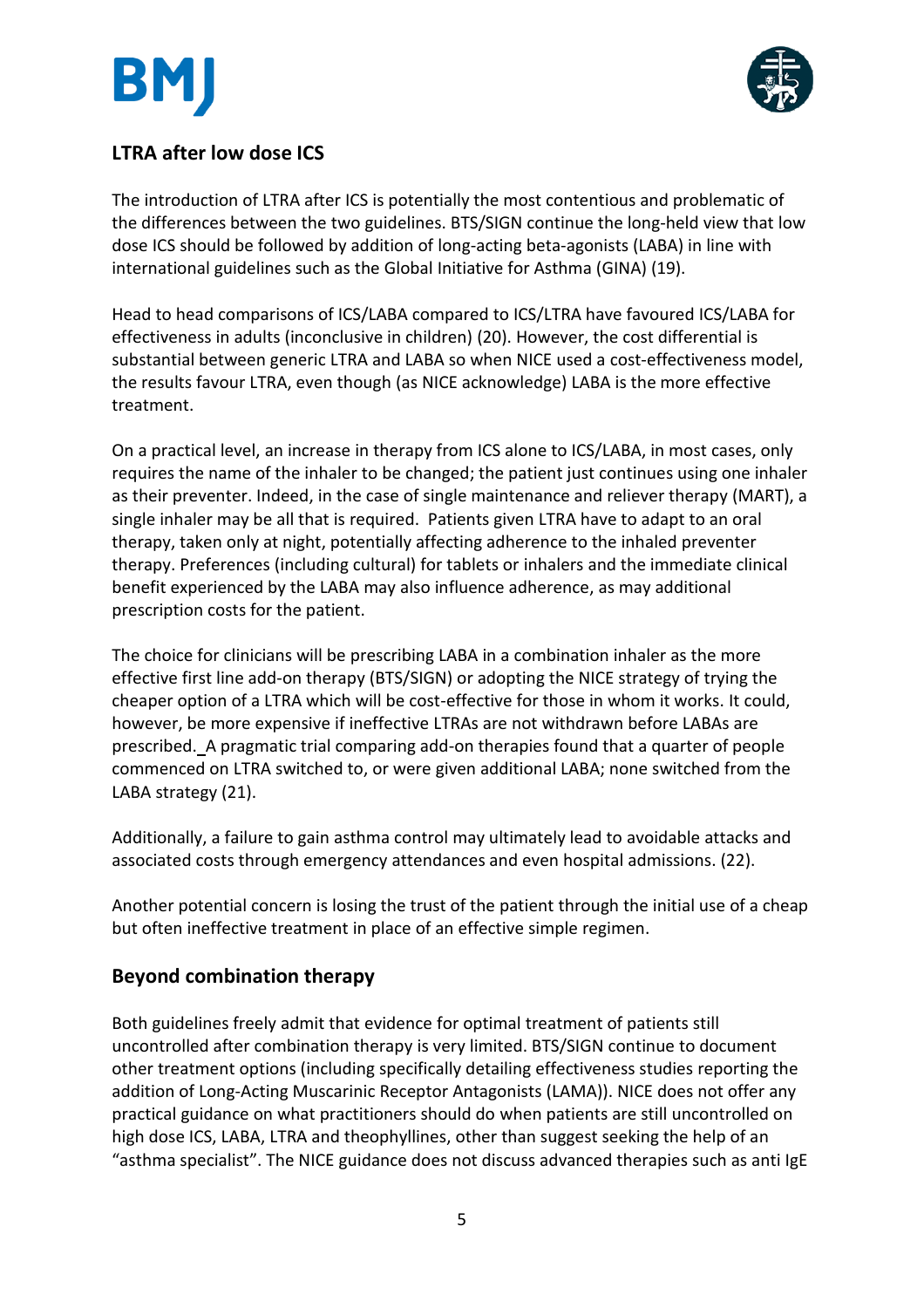



monoclonal antibody, anti IL-5 monoclonal antibody or bronchial thermoplasty, all approved by NICE and widely used in severe asthma services across the UK.

## **Maintenance and Reliever Therapy**

#### **Adults**

Both guidelines state that there is evidence that a MART regime reduces the number of attacks in adults, but there is a discrepancy between the guidelines in the recommended target group. NICE recommends a MART regimen for people with asthma "uncontrolled on a low dose of ICS/LABA, with or without an LTRA" with the caveat that the maintenance ICS dose should continue to be 'low' (as highlighted by the economic evaluation). BTS/SIGN advises considering a MART regimen for patients 'who have a history of asthma attacks on medium dose ICS or ICS/LABA'.

In day to day practice, decisions on inhaler regimens depend upon consultation between the physician and patient based on technique, compliance and convenience for the patient. The evidence reviewed in both sets of guidelines would suggest that a MART regimen is a viable option and discussion with the patient should inform which option to take.

#### **Children**

The NICE guideline recommends considering MART regimen in children and young people aged 5 to 16 on the basis of evidence from Bisgaard (22) that indicated fewer attacks in children using MART, although it is acknowledged that no MART combination is licensed for use in children at the time of publication.

BTS/SIGN has not reviewed this evidence and in the absence of a licensed product, does not make a recommendation for use of MART in children.

## **Supported self-management**

Both guidelines agree on the importance of supported self-management including providing clear written advice on actions to take if asthma control deteriorates. Action plans should include advice on short-term increase (e.g. short-term quadrupling of dose) of ICS, when to commence oral steroids, and when to seek emergency medical advice. Implementation is challenging. Based on a search of the implementation literature (23), BTS/SIGN recommends a whole systems approach; NICE recommends research on 'delivering an asthma self-management package'

## **Some other issues in managing asthma in children**

#### **Categorising inhaled corticosteroids dosing and potency in children**

There are some discrepancies between the NICE and BTS/SIGN categorisation of inhaled steroid dosages for children. NICE have followed the GINA guidelines (19) and define ICS doses for children as low, moderate and high dose (NICE Guideline Chronic asthma management Table 3 (4)). BTS/SIGN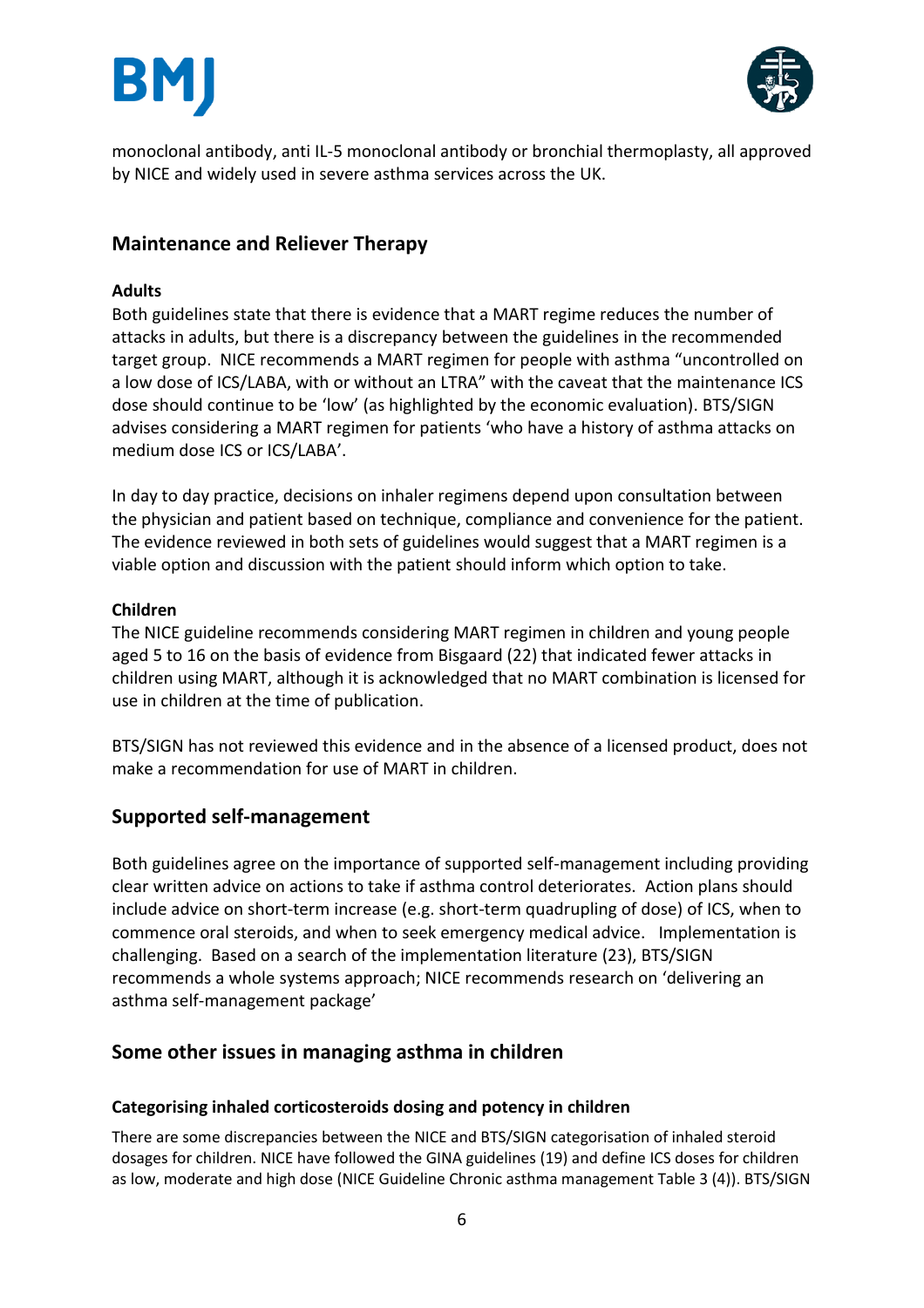



uses very low, low and medium categories and specifically defines doses of commonly used ICS preparations (BTS/SIGN Guideline Table 10 (2)). The age ranges used to define a child also differ. NICE defines children as under 16 years while for both BTS/SIGN and GINA adolescents over 12 years are considered with adults (in line with the inclusion criteria of many adult pharmacological studies).

There is an important discrepancy in the summary tables categorising steroid potency (NICE Guideline Chronic asthma management Table 3(4); BTS/SIGN Guideline Table 10 (2)) with potential safety issues of which clinicians should be aware (see Table 1). Fluticasone is usually regarded as twice as potent as beclometasone. However, in their dose equivalency table (NICE Guideline Chronic asthma management Table 3 (4)), NICE (and GINA) give the equivalent dose of the commonly used Fluticasone Propionate HFA as the same or higher than Beclometasone HFA; similarly, Budesonide DPI and Fluticasone DPI are categorised as being equipotent. The Summary of Product Characteristics in the Medical Compendium (24) clearly advises that "Prescribers should be aware that fluticasone propionate is as effective as other inhaled steroids approximately at half the microgram daily dose"; in line with this BTS/SIGN advise that, to avoid over-dosage, the dose of fluticasone should be half that of beclometasone (see Table 1 below; BTS/SIGN Guideline Table 10  $(4)$ ).

| <b>Guideline</b>    |            | Drug & Dose          |                       |
|---------------------|------------|----------------------|-----------------------|
|                     | Dose / day | <b>Beclometasone</b> | <b>Fluticasone FP</b> |
|                     |            | (HFA)                | (HFA)                 |
| <b>NICE</b>         | Low        | $50 - 100 \mu g$     | 100-200µg             |
| Children <16 years  | Moderate   | $>100-200 \mu g$     | >200-500µg            |
|                     | High       | $>200 \mu g$         | $>500\mu g$           |
|                     |            |                      |                       |
| <b>GINA</b>         | Low        | 50-100µg             | 100-200µg             |
| Children 6-11 years | Moderate   | $>100-200 \mu g$     | >200-500µg            |
|                     | High       | $>200 \mu g$         | $>500 \mu g$          |
|                     |            |                      |                       |
| <b>BTS/SIGN</b>     | Very low   | $100\mug$            | $50 \mu g$            |
| Children <12 years  | Low        | $200\mug$            | $100\mug$             |
|                     | Medium     | $400\mug$            | <b>250ug</b>          |

| Table 1: Dose equivalency table: Children. Comparing NICE, GINA and BTS/SIGN |  |
|------------------------------------------------------------------------------|--|
|------------------------------------------------------------------------------|--|

One other important practical difference is that BTS/SIGN recommends that children on medium ICS dose 'should' be under the care of a specialist paediatrician for the duration of the treatment. NICE only recommends 'considering' seeking advice from a health care professional with expertise in asthma for children between 5 and 16 years who are on a moderate ICS dose with LABA and have uncontrolled asthma.

## **Inhaler devices**

Choosing and using an inhaled device is a critical part of managing asthma, particularly for children. NICE acknowledges suboptimal inhaler technique as a possible reason for uncontrolled asthma and advises that inhaler technique should be observed and checked at every consultation. BTS/SIGN summarises the available evidence and gives good practice recommendations on device choice; NICE signpost a separate NICE document for further guidance (25).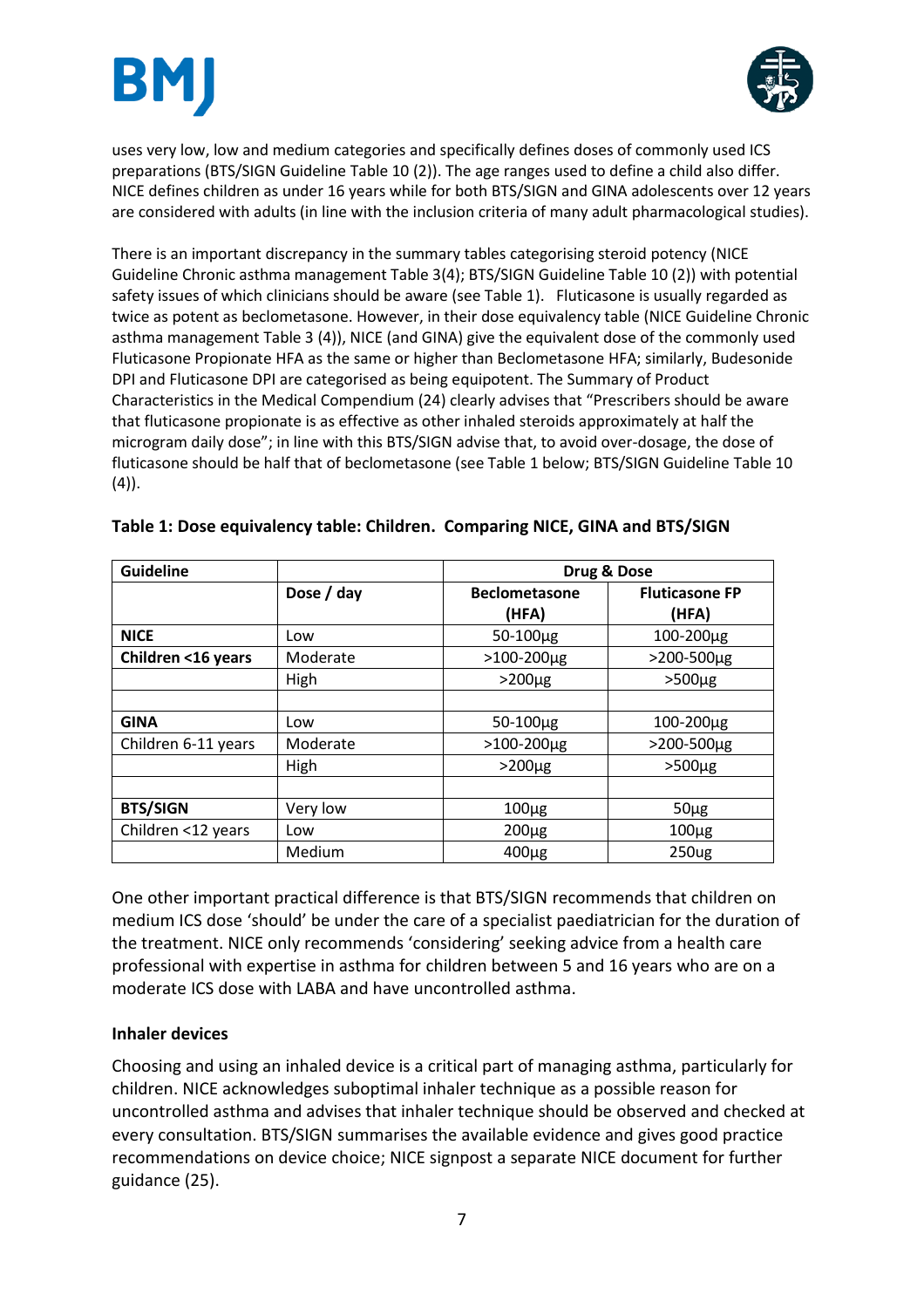



Another point BTS/SIGN highlights is that generic prescribing of inhalers should be avoided, for children and adults, as this might lead to people with asthma being given an unfamiliar inhaler device which they are unable to use properly.

### **Management in children under 5 years**

Children under 5 years are a particular problem for asthma management guidelines because the evidence base is limited or absent.

There are two particular problems at this age. Firstly, there is a lack of good objective tests to guide either diagnosis or management in children under 5 years. Secondly, the pattern of asthma in preschool children is heterogeneous and different from adults. Wheezing/asthma attacks are triggered by viral infections ('colds') and often there are no asthma symptoms between attacks. This is the commonest pattern ('phenotype') up to three years of age after which interval symptoms typical of chronic asthma become more evident. Both NICE and BTS/SIGN note that many children under five with recurrent episodes of viral-induced wheezing do not go on to have chronic asthma. Neither guideline addresses the issue of what to do with the child who is having frequent wheezing attacks treated with short courses of oral corticosteroids, but who has no interval asthma symptoms.

## **First-line preventer treatment in children under 5 with probable asthma and poor symptom control**

In young children with symptoms uncontrolled by intermittent reliever use in whom maintenance therapy is being considered, regular daily inhaled corticosteroid is the first-line preventer of choice although both BTS/SIGN and NICE acknowledge that the evidence base is limited.

In these children, NICE recommends an 8-week trial of a paediatric moderate dose ('Trial of treatment'). At the end of the 8 weeks, NICE advises stopping treatment and assessing the response and subsequent progress. If symptoms resolve on steroids but recur within 4 weeks of stopping, maintenance low dose ICS should be started. If symptoms recur after 4 weeks then a further repeat trial of 8 weeks moderate dose ICS is suggested. NICE's recommendation to start at a paediatric moderate dose was driven by a need to be confident whether or not the symptoms were responsive to ICS.

For BTS/SIGN, a trial of ICS treatment with careful objective evaluation of the response is an integral part of the diagnostic process at all ages, with a good response supporting a diagnosis of asthma. The recommended starting dose of ICS should be appropriate to the severity of the disease and should then be titrated to the lowest dose at which control is maintained (noting that this will result in a 'trial of withdrawal' in children whose symptoms do not recur). BTS/SIGN highlights that in many children who have symptoms only with colds 'watchful waiting with review' may be a useful strategy, at least initially.

#### **If asthma in children under 5 is uncontrolled on first line preventer, what next?**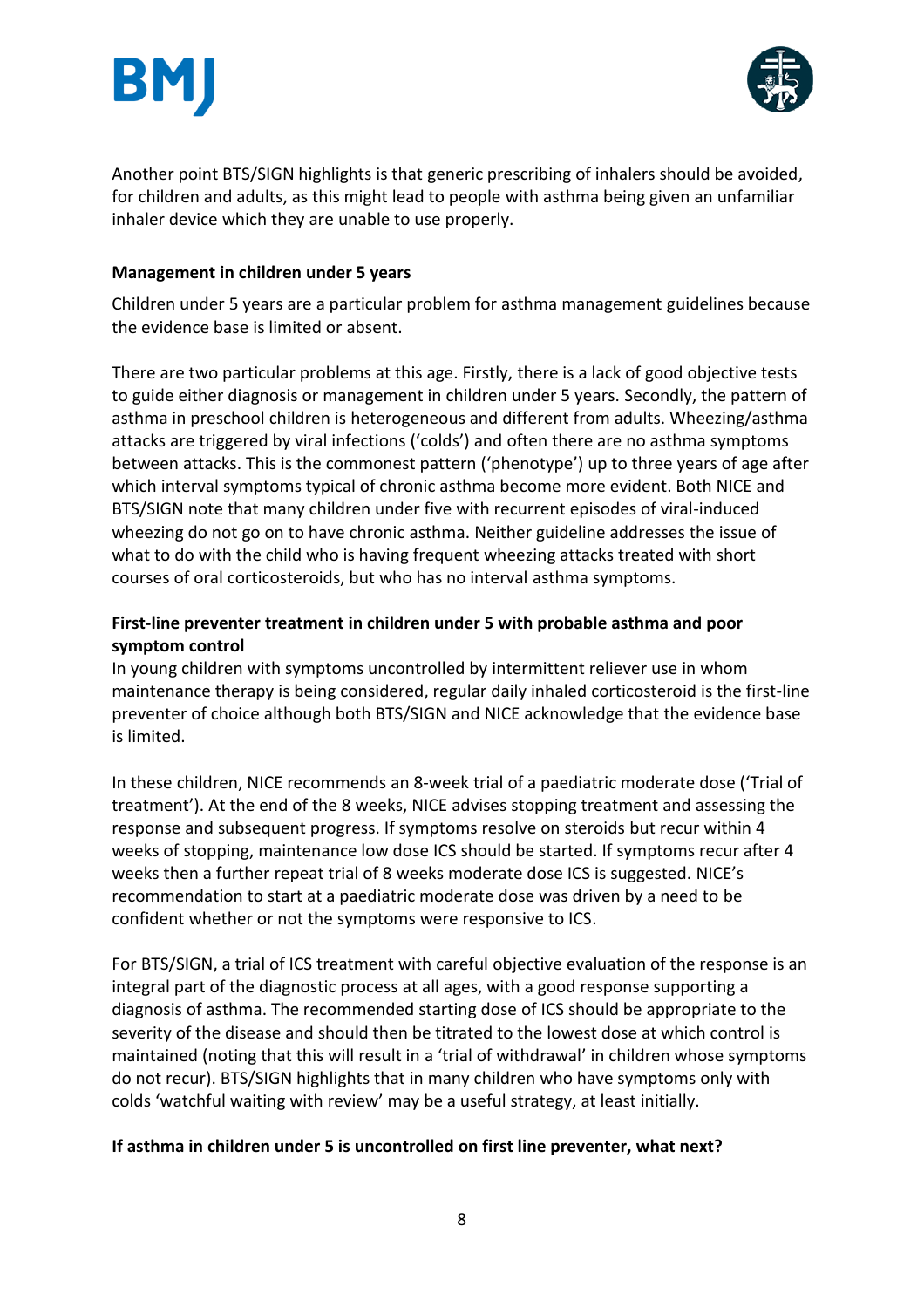



At this stage, both NICE and BTS/SIGN state that evidence is very limited. BTS/SIGN note that long acting bronchodilators are not licensed under 4 years and evidence comparing ICS + LABA vs ICS + LTRA at this age is absent. Both NICE and BTS/SIGN recommend an LTRA in combination with low dose ICS as the next step. If that fails, NICE suggest stopping the LTRA and referring to a clinician with expertise in asthma.

# **Conclusion**

In considering the areas where differences occur between the recommendations made in BTS/SIGN and NICE guidelines, it is clear that close scrutiny of the evidence base shows that there is often more in common between the guidelines than might appear at first glance. It is hoped that this examination of the differences highlighted in this article will assist clinicians in making decisions with their patients.

Our understanding of asthma is evolving and our assessment of treatments must evolve with it. Further research to clarify the areas where data are currently limited or absent is urgently required in order that further updates can offer the best evidence based advice.

#### **References**

- 1. Scottish Intercollegiate Guidelines Network (SIGN) 50 handbook [\(http://www.sign.ac.uk/sign-50.html](http://www.sign.ac.uk/sign-50.html) accessed 4/12/2017)
- 2. BTS/SIGN British Guideline for the management of asthma, 2016, SIGN 153. [\(http://www.sign.ac.uk/sign-153-british-guideline-on-the-management-of-asthma.html](http://www.sign.ac.uk/sign-153-british-guideline-on-the-management-of-asthma.html) accessed 4/12/2017)
- 3. Asthma: diagnosis and monitoring of asthma in adults, children and young people. NICE NG 80, Methods, evidence and recommendations, November 2017 [\(https://www.nice.org.uk/guidance/ng80/evidence/full-guideline-asthma-diagnosis-and](https://www.nice.org.uk/guidance/ng80/evidence/full-guideline-asthma-diagnosis-and-monitoring-pdf-4656178047)[monitoring-pdf-4656178047](https://www.nice.org.uk/guidance/ng80/evidence/full-guideline-asthma-diagnosis-and-monitoring-pdf-4656178047) accessed 4/12/2017)
- 4. Chronic asthma management. NICE NG 80, Methods, evidence and recommendations, November 2017. [\(https://www.nice.org.uk/guidance/ng80/evidence/full-guideline-chronic](https://www.nice.org.uk/guidance/ng80/evidence/full-guideline-chronic-asthma-management-pdf-4656179345)[asthma-management-pdf-4656179345](https://www.nice.org.uk/guidance/ng80/evidence/full-guideline-chronic-asthma-management-pdf-4656179345) accessed 4/12/2017)
- 5. Asthma: diagnosis, monitoring and chronic asthma management, NICE NG80, November 2017 [\(https://www.nice.org.uk/guidance/ng80](https://www.nice.org.uk/guidance/ng80) accessed 4/12/2017)
- 6. Aaron, S.D., Vandemheen, K.L., FitzGerald, J.M., Ainslie, M., Gupta, S., Lemière, C., Field, S.K., McIvor, R.A., Hernandez, P., Mayers, I. and Mulpuru, S., 2017. Re-evaluation of diagnosis in adults with physician-diagnosed asthma. JAMA, 317(3), pp.269-279.
- 7. José, B.P.D.S., Camargos, P.A.M., Cruz Filho, Á.A.S.D. and Corrêa, R.D.A., 2014. Diagnostic accuracy of respiratory diseases in primary health units. Revista da Associação Médica Brasileira, 60(6), pp.599-612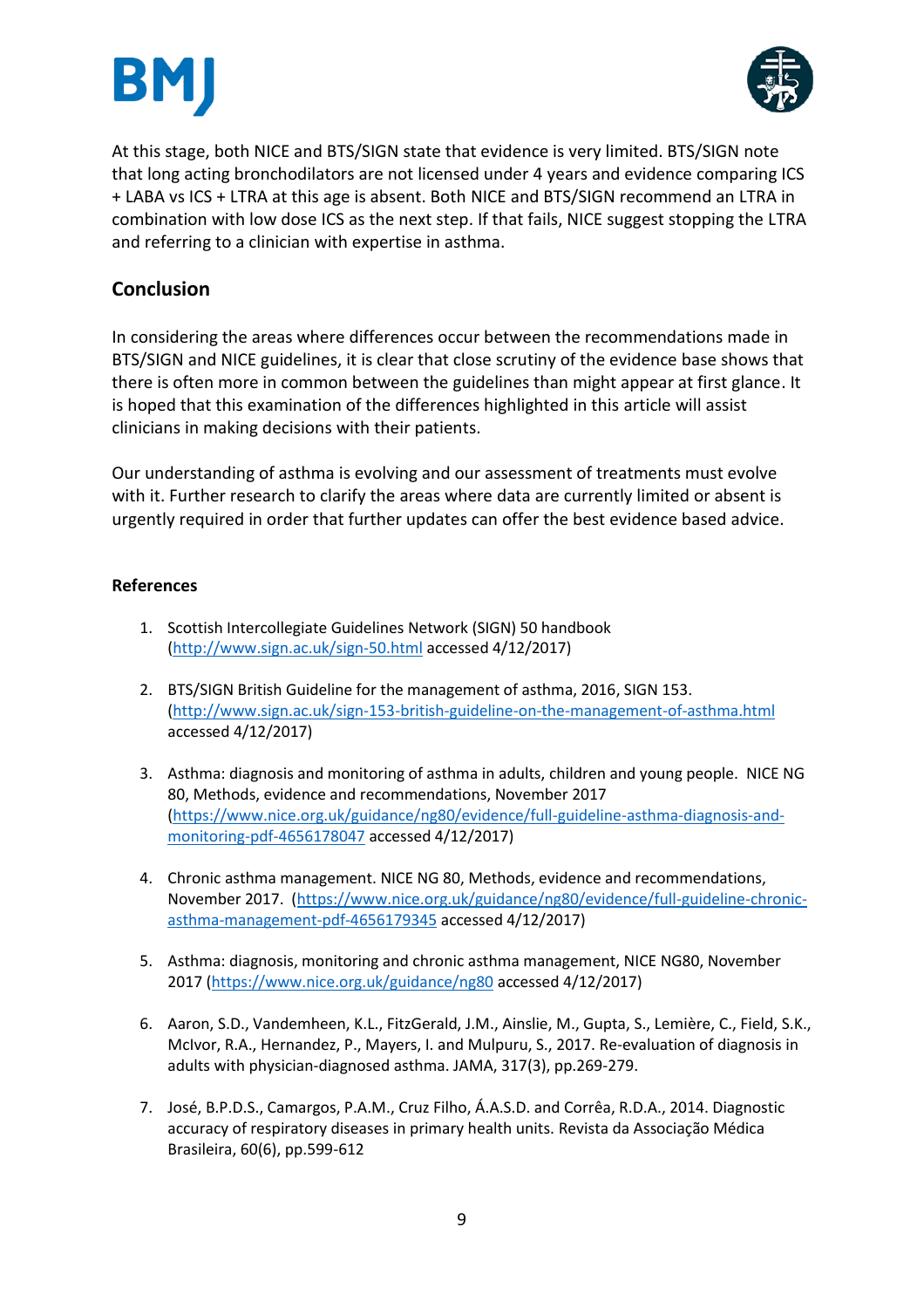



- 8. Looijmans-Van den Akker, I., van Luijn, K. and Verheij, T., 2016. Overdiagnosis of asthma in children in primary care: a retrospective analysis. Br J Gen Pract, 66(644), pp.e152-e157
- 9. Appendix Q Feasibility report: Asthma: diagnosis and monitoring guideline. Primary care implementation feasibility project. [\(https://www.nice.org.uk/guidance/ng80/evidence/appendices-a-r-pdf-4656178048](https://www.nice.org.uk/guidance/ng80/evidence/appendices-a-r-pdf-4656178048) accessed 4/12/2017)
- 10. Heneghan C, Glasziou P, Thompson M, Rose P, Balla J, Lasserson D, Scott C, Perera R. Diagnostic strategies used in primary care. BMJ 2009;338:b946
- 11. Fitzpatrick, AM et al. Individualized therapy for persistent asthma in young children. J Allergy Clin Immunol 2016;138:1608-18
- 12. Quanjer PH, Stanojevic S, Stocks J, Cole TJ. GLI-2012 All-Age Multi-Ethnic Reference Values for Spirometr[y www.ers-education.org/lrmedia/2012/pdf/266696.pdf](http://www.ers-education.org/lrmedia/2012/pdf/266696.pdf)
- 13. Murray C et al. Diagnosis of asthma in symptomatic children based on measures of lung function: an analysis of data from a population-based birth cohort study. Lancet Child Adolescent Health, 2017. [http://dx.doi.org/10.1016/S2352-4642\(17\)30008-1](http://dx.doi.org/10.1016/S2352-4642(17)30008-1)
- 14. Shaw DE, Wilson E, Pavord ID. Exhaled nitric oxide in asthma. *Eur Respir Mon* 2010; 49:32– 44.
- 15. Harnan SE, Essat M, Gomersall T, Tappenden P, Pavord I, Everard M, Lawson R. Exhaled nitric oxide in the diagnosis of asthma in adults: a systematic review. Clinical & Experimental Allergy. 2017 Mar 1;47(3):410-29
- 16. Karrasch S, Linde K, Rücker G, Sommer H, Karsch-Völk M, Kleijnen J, Jörres RA, Schneider A. Accuracy of FENO for diagnosing asthma: a systematic review. Thorax. 2017 Feb 1;72(2):109- 16
- 17. Why asthma still kills, National Review of Asthma Deaths, 2015, RCP London
- 18. Haahtela T, Tuomisto LE, Pietinalho A, Klaukka T, Erhola M, Kaila M, et al. A 10 year asthma programme in Finland: major change for the better. Thorax. 2006;61:663–70
- 19. Global Initiative for Asthma, GINA, 2017. [http://ginasthma.org/2017-gina-report-global](http://ginasthma.org/2017-gina-report-global-strategy-for-asthma-management-and-prevention/)[strategy-for-asthma-management-and-prevention/](http://ginasthma.org/2017-gina-report-global-strategy-for-asthma-management-and-prevention/)
- 20. Chauhan BF, Ducharme FM. Addition to inhaled corticosteroids of long-acting beta<sub>2</sub>-agonists versus anti-leukotrienes for chronic asthma. Cochrane Database of Systematic Reviews 2014, Issue 1. Art. No.: CD003137. DOI: 10.1002/14651858.CD003137.pub5
- 21. Price D et al. Leukotriene Antagonists as First-Line or Add-on Asthma-Controller Therapy. N Engl J Med 2011;364:1695-707
- 22. Bisgaard H, Le Roux P, Bjamer D, Dymek A, Vermeulen JH, Hultquist C. 1 Budesonide/formoterol maintenance plus reliever therapy: a new strategy in pediatric 2 asthma. Chest. 2006; 130(6):1733-1743